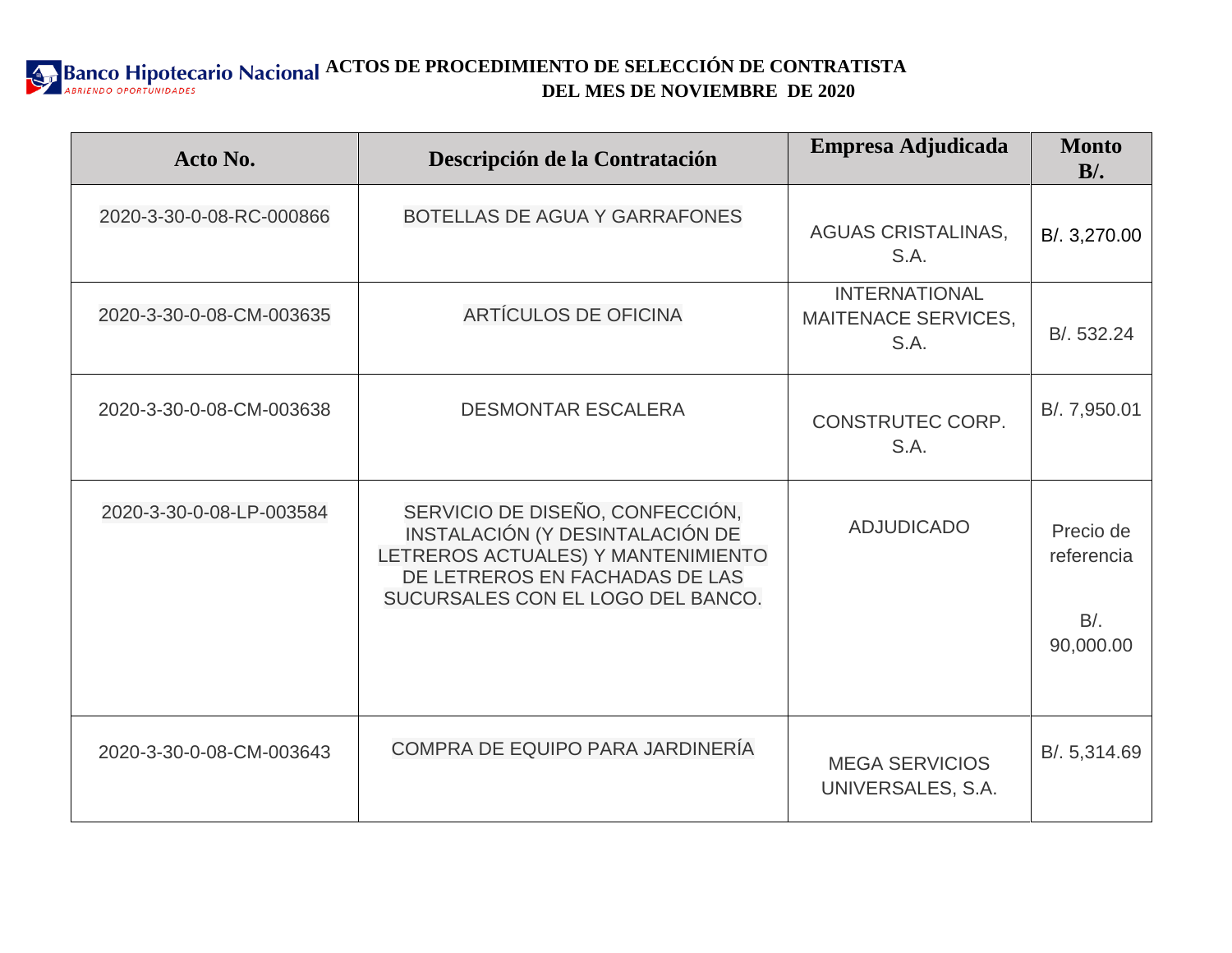

| 2020-3-30-0-08-CM-003641 | REPARACIÓN DE AUTO NAVARA, NEGRO CON<br><b>PLACA N° 877317</b>                 | FELIPE RODRIGUEZ S.A.                              | B/. 3,392.99 |
|--------------------------|--------------------------------------------------------------------------------|----------------------------------------------------|--------------|
| 2020-3-30-0-08-CM-003640 | REFLECTORES MULTICOLOR Y FOTOCELDA                                             | <b>GLOBAL ILUMINATION</b><br><b>INC</b>            | B/. 434.85   |
| 2020-3-30-0-08-CM-003681 | COMPRA DE MOBILIARIOS DE OFICINA                                               | <b>IAM TRADING</b>                                 | B/. 9,992.66 |
| 2020-3-30-0-08-CM-003639 | <b>MAQUINARIA PARA TRABAJO DE</b><br><b>MANTENIMIENTO</b>                      | <b>FELIX ALBERTO</b><br>QUIJANO                    | B/. 1,444.50 |
| 2020-3-30-0-08-CM-003661 | COMPRA DE INSUMOS (ALCOHOL Y SPRAY<br>PARA GERMENES, VIRUS Y BACTERIAS)        | COMERCIALES IBAX, S.A.                             | B/. 4,661.99 |
| 2020-3-30-0-08-CM-003698 | SERVICIO DE MANTENIMIENTO, REPARACIÓN<br>E INSTALACIÓN DE AIRES ACONDICIONADOS | <b>VENTAS Y SERVICIOS</b><br><b>GENERALES MICA</b> | B/. 6,955.00 |